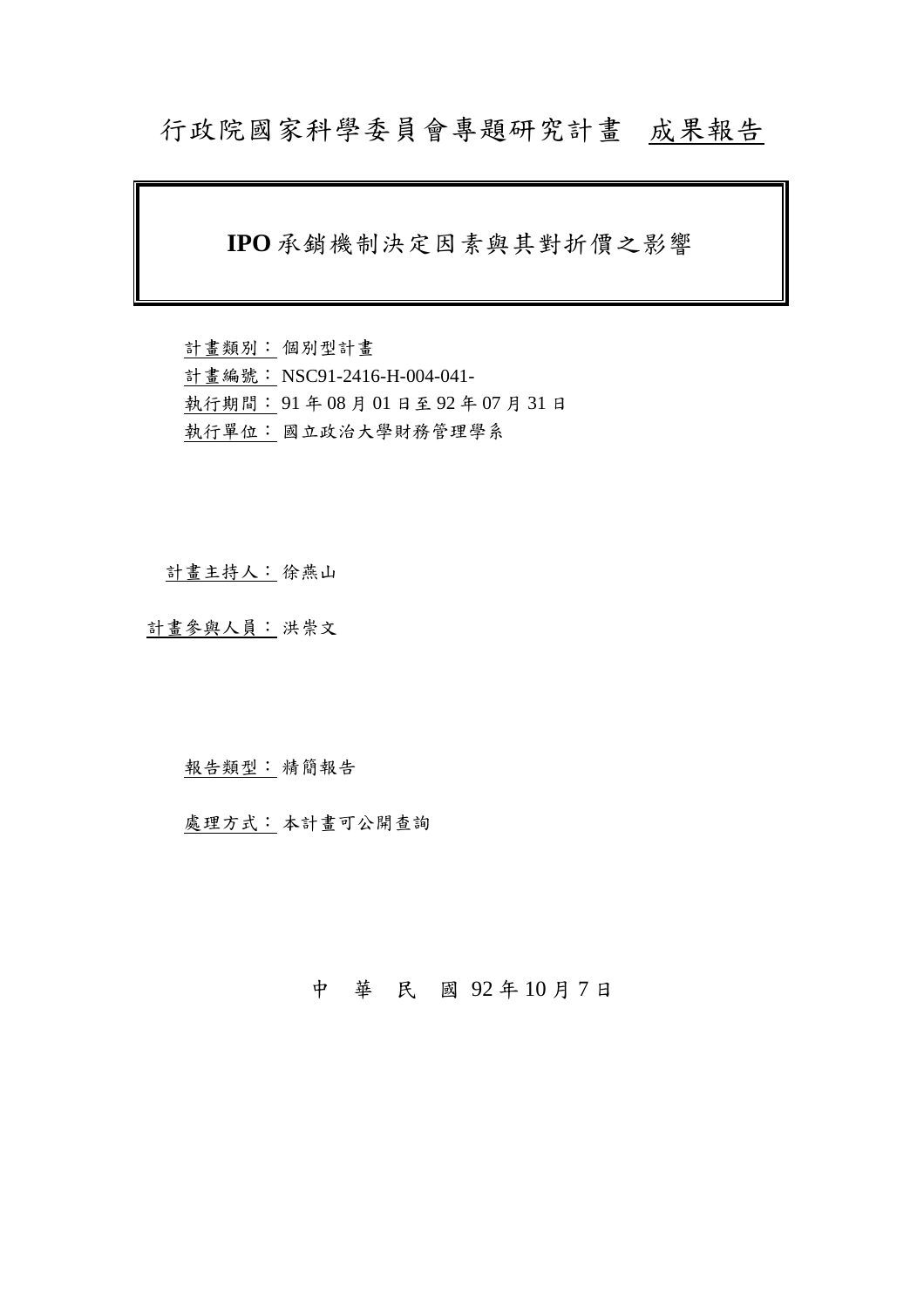### 行政院國家科學委員會專題研究計畫成果報告

**IPO** 承銷機制決定因素與其對折價的影響

# **Determinants of IPO Selling Mechanism and the**

### **Associated Underpricing**

計畫編號 NSC 91-2416-H-004-041 執行期限 91 年 8 月 1 日至 92 年 7 月 31 日 計畫主持人:徐燕山 國立政治大學 財管系教授 E-mail: ysshiu@nccu.edu.tw 計畫參與人員:洪崇文 國立政治大學 財管系博士生

一、中文摘要

本研究的目的,在探討研究 IPO 發行 公司的特質以及其他市場因素是否會影 響承銷方法之選擇,以及其影響折價的幅 度。本文首先將臺灣 IPOs 市場中自民國 85 年至民國 89 年間首次公開發行的公 司,按高科技與否分成兩組樣本,分別求 出影響其承銷機制的因素後,再將發行前 的因素用以探討其對折價程度的影響。實 證結果顯示,不論高科技與否,新股發行 前的市場波動程度影響了承銷機制的選 擇。此外,創投公司的參與也影響高科技 公司的決策;同時期其他 IPO 之折價程度 則影響非高科技公司之決策。至於發行後 折價程度的影響,主要是受發行當時市場 行情之影響,承銷機制的選擇則無顯著的 影響力。

關鍵詞:初次公開上市;承銷方法;公開 申購;競價拍賣。

#### **Abstracts**

The purpose of this research is to

empirically study the determinants of the IPO selling mechanism and its associated underpricing. We collect all IPOs during the period from January 1996 to June 2000 and divide them into two groups: high-tech and non-high-tech. Evidence from both groups indicates that market uncertainty before affect issuers' decision.

 Besides, contemporaneous market conditions dominate underpricing of IPOs. Keywords: Initial Public Offerings; Selling Mechanisms; Fixed-price Open Offer; Auction.

二、緣由與目的

初次公開上市(initial public offerings; IPOs)中所採取的承銷方式,是上市折價 (underpricing)的重要因素之一。在美國的 IPO 市場中,詢價圈購(bookbuilding)是主 要的承銷方式,然而,在亞洲 IPO 市場中 的承銷方式為以抽籤來決定分配的固定 價格公開申購制(fixed-price open offer)。 另一方面,在歐洲,有許多不同的承銷方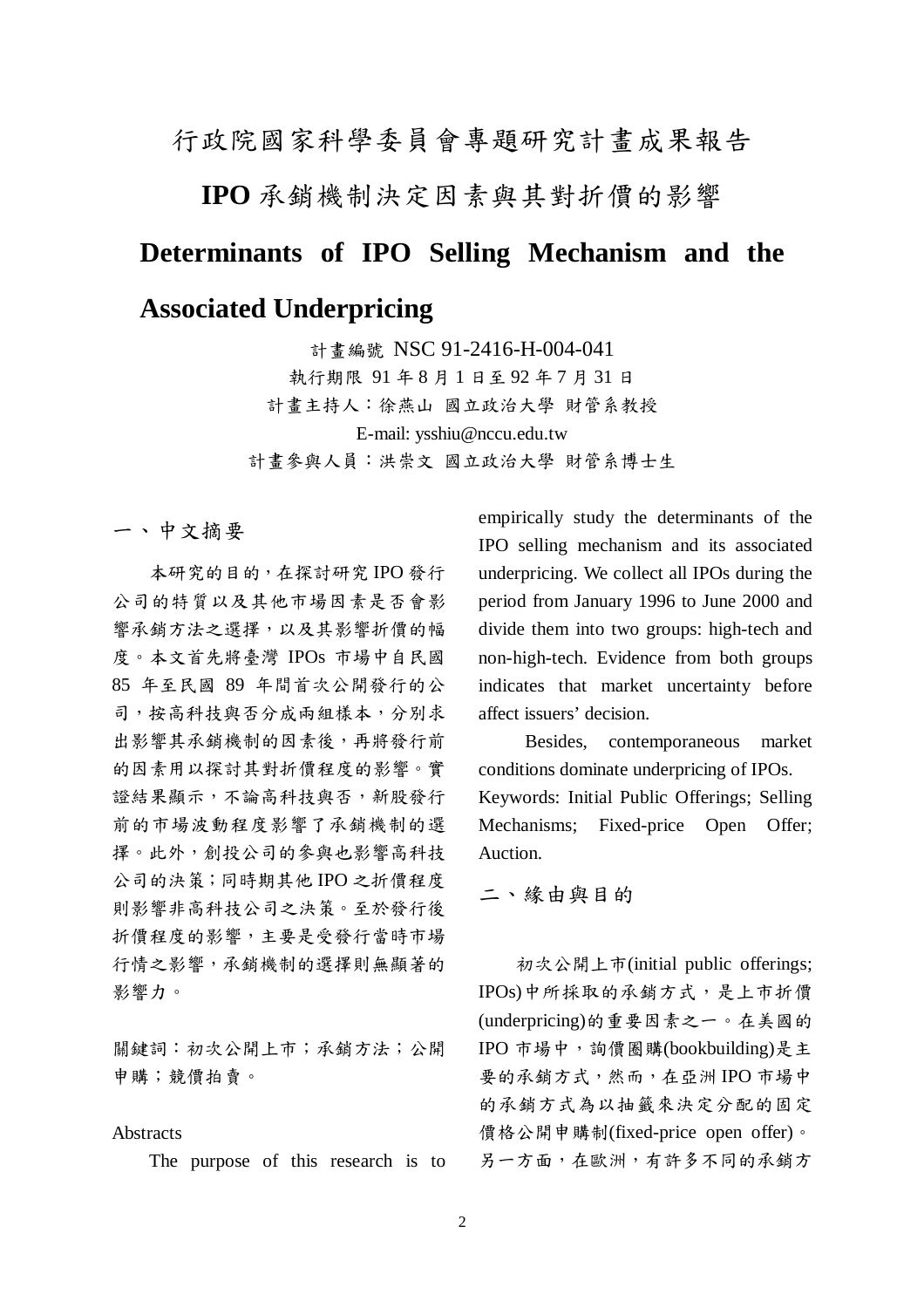式可供選擇。舉例來說,德國的公司在 IPO 時可以自由地選擇詢價圈購、公開申購、 競價拍賣(auction)等三種承銷方式。

過去有一些文獻探討IPO承銷方式與 上市折價的關係。Benveniste and Spindt (1989)認為,美國的詢價圈購制能夠讓承 銷商藉著訂價以及分配的權利(discretion over allocation),鼓勵投資人表達其私有資 訊,可以降低 Rock(1986)所提及的投資人 資訊不對稱之問題。除此之外,Benveniste and Wilhelm (1990)也提出相同的看法,認 為若以固定價格的公開申購制會導至於 贏者詛咒(winner's curse)的問題,有如 Koh and Walter (1989)對新加坡 IPO 市場的實 證結果。

Biais, Bossaerts, and Rocket (2001) 認 為,定價的競價拍賣(the uniform-price competitive auction)可以用對資訊者分配 較多的股票以及折價的方式,來誘使資訊 者傳達他們的私有資訊,因此是最佳的承 銷方式。 Bikhchandani and Huang (1989) 提出在一般的競價拍賣中,定價法較不同 價格法(discriminatory price)能傳遞更多的 私有資訊,因此是降低投資人之間資訊不 對稱問題最有效的承銷方法。

Pettway and Kaneko (1996)探討日本 的 IPOs, Ma (1999)及李青娟(民 88)探討臺 灣的IPOs,他們的實證結果都顯示,競價 拍賣可以改善公開承銷制的大幅折價問 題。然而,值得一提的是,競價拍賣制下 的 IPOs, 仍有折價以及短期超額報酬 (initial abnormal return)的現象。

除了折價與資訊不對稱等問題之 外,Benveniste and Busaba (1997)提出理論 模型,認為詢價圈購制可以得到較大的承 銷收益,並且可以有彈性出售額外的股 票,然而詢價圈購制會有較大的不確定因 素。Ma (1999)及李青娟(民 88)亦發現, 競

價拍賣(IPO)與詢價圈購(SEO)的樣本,相 較於採公開承銷制的樣本,具有流動性較 高、不確定性較低等特質。

臺灣IPO市場除了原有的公開申購制 之外,自民國 84 年底開始亦可以選擇採 用競價拍賣的方式來承銷股票。根據中華 民國證券商同業公會的「承券商承銷或再 行銷售有價證券處理辦法」規定,在股票 初次公開上市、櫃前,以原股東股票作為 承銷發行的公司,可採用競價拍賣作為其 承銷方式,惟競拍股數限於總承銷股數的 一半。承銷商與發行公司在競拍前決定投 標底價,得標的順序依投資人的投標價格 高低排列,直到所有的競拍股數全數售出 為止。有投標資格的投資人包括本國自然 人、法人以及外國專業機構投資人 (QFIIs)。若競拍的加權平均價格超過底價 的1.5 倍,公開承銷價格為底價的1.5 倍; 若未達 1.5 倍,則依底價 1.5 倍以下的標 單計算其加權平均價格作為公開承銷價 格。在完成競價拍賣之後,總承銷股數的 剩餘一半採公開申購方式承銷。自民國 85 年至今,約有 86 家公司採取競價拍賣的 方式進行承銷,另有 470 家 IPOs 選擇公 開申購的承銷方法。

目前探討影響承銷方法因素的實證 研究中,都假設發行公司或是承銷商是選 擇最適的承銷方式來進行配售。與其他文 獻不同的是,本研究擬放棄這項假設。 Cornelli and Goldreich (2001)曾經作過比 較,假設公開申購的承銷價格訂定在承銷 價格區間的中點,那麼因為資訊不對稱的 原因,若採行公開申購方式承銷的 IPOs, 將因非資訊者(uninformed investors)的退 出而失敗。本研究認為, 過去的 IPOs 中, 並非所有的發行公司或是承銷商都作了 最適的選擇。

因此,本研究首先探討影響發行公司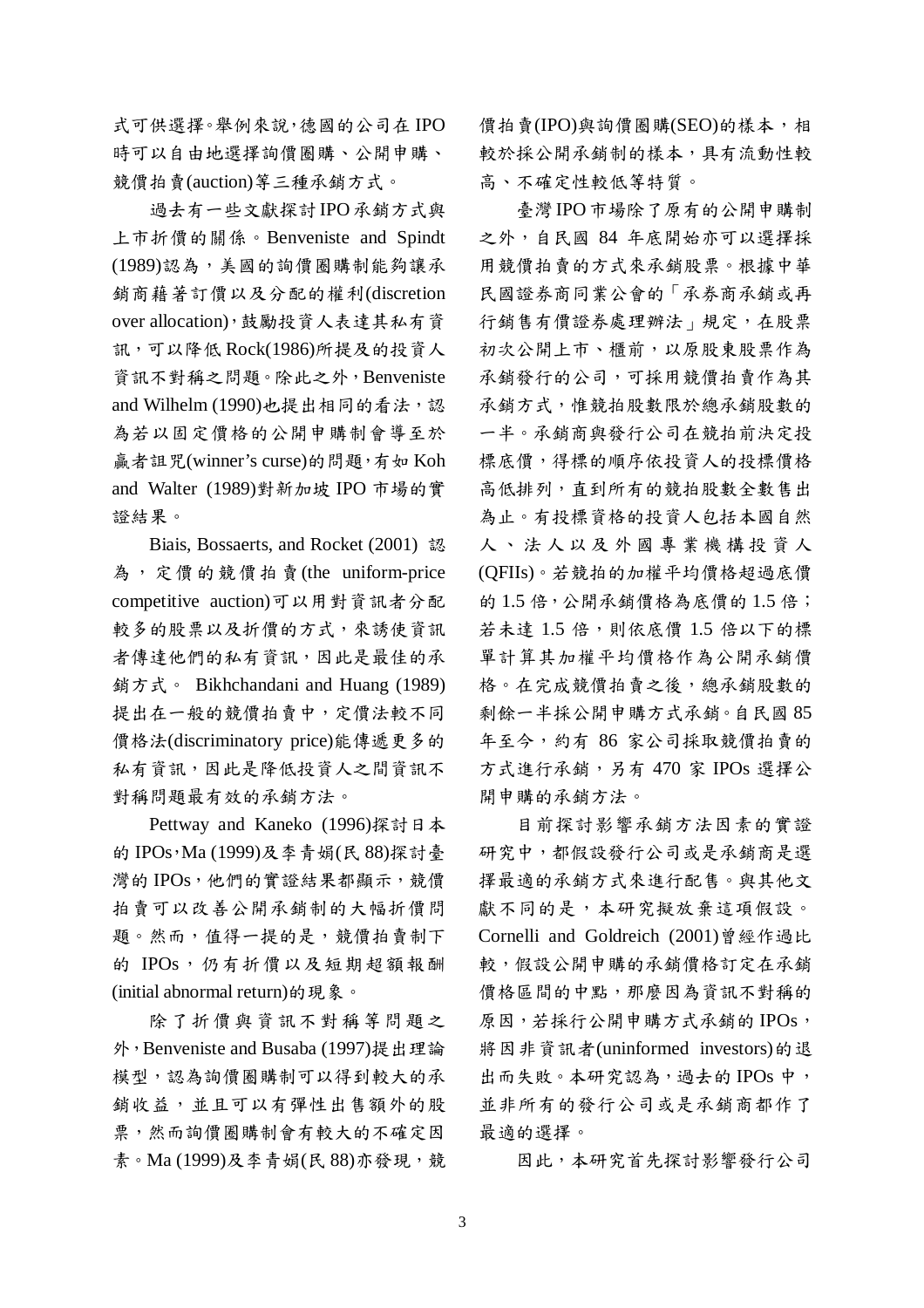或是承銷商選擇承銷方式的因素。其次, 由於過去的文獻都假設所有的 IPOs 都選 擇最適的承銷方式,然而此假設在探討影 響承銷方式選擇的因素時,會有偏誤的問 題。本研究根據 Cornelli and Goldreich (2001)的論點,在探討響承銷機制與發行 後折價現象的關係時,將公司特質、市場 情況等相關因素以及依照 probit model 所 計算出之 fitted value,同時探討其對折價 的影響。藉此方式以消弭偏誤之問題,以 探討影響『最適』承銷機制的因素。

#### 三、結果與討論

本研究首先蒐集由臺灣證券商同業 公會所提供自民國 85 年至民國 89 年的 IPOs 作為研究樣本。由於法規的限制,只 有承銷原有股東的股票才可以選擇競價 拍賣,因此排除承銷新股的IPOs。另外, 本研究以是否屬於高科技產業對樣本進 行分組,以公司特質和市場因素對承銷機 制的選擇分別進行分析,最後再進行全樣 本分析。

在全部樣本中 屬於高科技的新發行 公司共有 177 家,其中有 46 家採用競價 拍賣的承銷方式,非高科技的新發行公司 有 187 家其中 38 家採用 auction 方法。

本分析以 probit 迴歸模型來實證測 試承銷機制之選擇,說明如下:

 $P_i = E(Y = 1/X_i) = F(Z_i)$ *Zi* 是標準常態隨機變數

 $Z = \alpha + \beta_1 X_1 + ... + \beta_6 X_6 + \beta_7 D_7$ 

其中,以承銷方式的選擇作為因變 數, Y=0 表示使用競價拍賣, Y=1 表示使 用公開申購。自變數 *X*1為決策日(承銷日 前三星期)當時之市場報酬率(MR),市場 發行公司傾向於使用競價拍賣。 本研究的第二部分是探討承銷機制

報酬率之計算方式為,前一個月平均市場 報酬率權重設為 3、前二個月平均市場報 酬權重設為 2、前三個月平均市場報酬權 重設為 1,取三者之加權平均作為當時市 場報酬率。*X*2為決策日前三個月內市場報 酬率的變異數(STD)。*X*3為同時期 IPO 的 折價程度 (IR)。 $X_4$  為公司的銷售額  $(Sale) \circ X_5$ 為公司成立年數(age)。 $X_6$ 為發 行規模(proc\_am)。 $D_7$ 為虛擬變數,如果 新發行公司有創投公司(VC)參與,則  $D_7 = 1$ , 否則  $D_7 = 0$ 。

|           | 高科技公司      |                       | 非高科技公司   |              | 全樣本      |                       |
|-----------|------------|-----------------------|----------|--------------|----------|-----------------------|
| 自變數       | Estimate   | Prob.                 | Estima   | Prob.        | Estima   | Prob.                 |
| Intercept | 4.18412    | 0.0477                | 0.2550   | 0.9149       | 2.8620   | 0.0521                |
| mr        | 0.02373    | 0.2711                | 0.0311   | 0.112        | 0.0280   | $0.0461$ <sup>*</sup> |
| std       | 0.62578    | $0.0321$ <sup>*</sup> | 1.0071   | $0.0036^{*}$ | 0.7562   | $0.0005^*$            |
| ir        | $-0.01271$ | 0.1847                | $-0.020$ | $0.011^{*}$  | $-0.016$ | $0.0055$ <sup>*</sup> |
| sale      | $-0.21046$ | 0.1357                | $-0.005$ | 0.9712       | $-0.140$ | 0.1672                |
| age       | 0.01149    | 0.4864                | 0.0025   | 0.8058       | 0.0082   | 0.2896                |
| proc_am   | $-0.06811$ | 0.6442                | $-0.035$ | 0.8045       | $-0.058$ | 0.5494                |
| <b>VC</b> | $-0.63029$ | $0.0101^*$            | 0.4126   | 0.4749       | $-0.473$ | $0.0249*$             |

表 1、承銷機制選擇之決定因素

由表 1 實證結果發現,對於高科技公 司而言,決策前市場報酬率的變異數越 大,即市場不確定性越大,發行公司越會 趨向於使用公開申購。而創投公司的參與 則會使發行公司傾向於使用競價拍賣;而 對於非高科技公司,當市場不確定性越 大,發行公司也會趨向於使用公開申購。 同時期 IPO 的折價程度如果顯著,則會使

對折價程度的影響。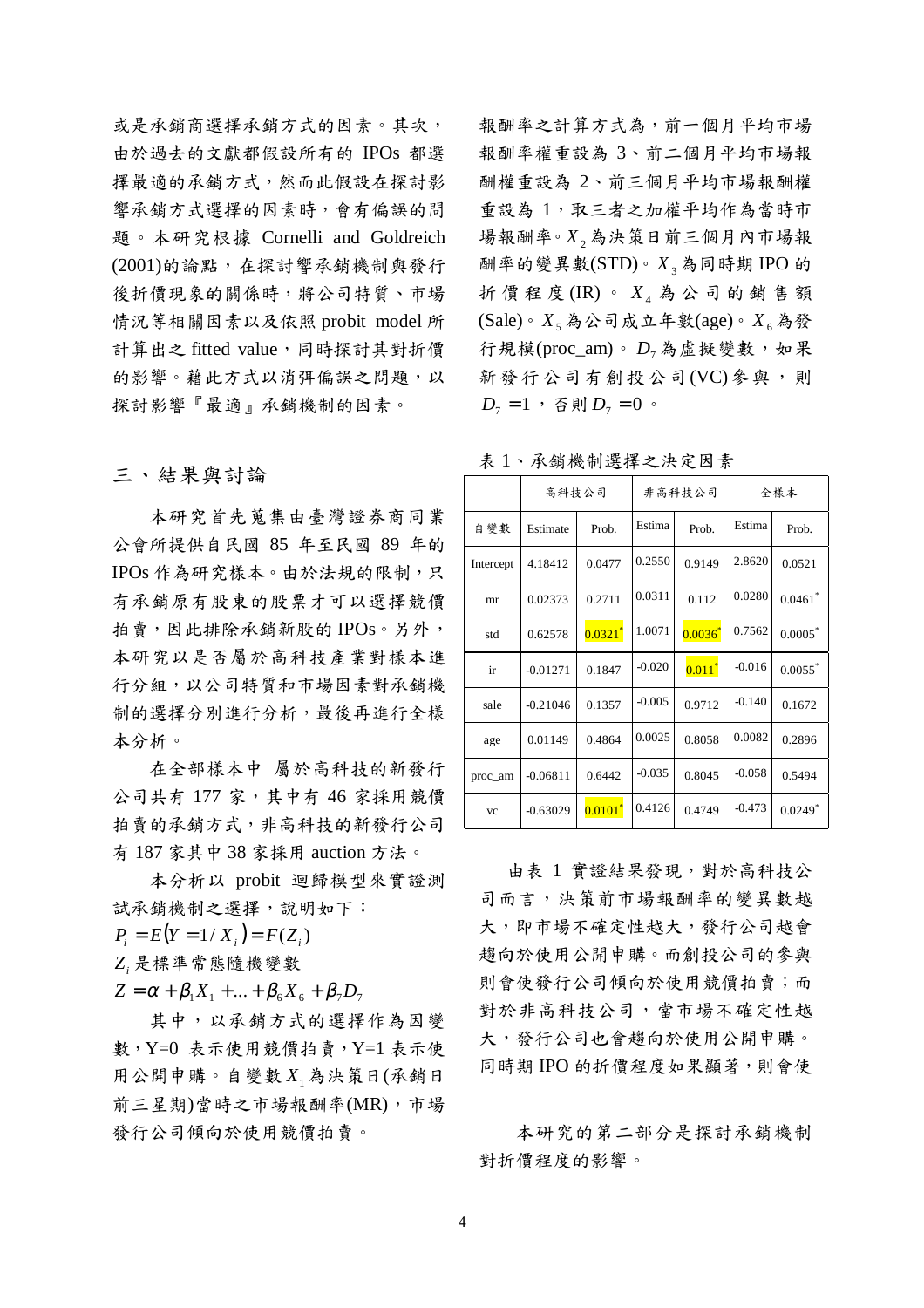計算 IPO 折價的方法:

$$
IR_i = \ln\left(\frac{P_1}{P_0}\right)
$$

其中 *<sup>i</sup> IR* 為第*i* 個 IPO 的折價幅度或是 上市初期報酬(initial return), 而 ln 為自然 對數, *P*<sup>1</sup> 為上市後蜜月期結束日的收盤 價, *P*0為承銷價格。

根據前述 Probit 模型所算出的 fitted value 對修正市場報酬後之折價程度進行 廻歸分析,以檢視承銷方式的決定因素是 否對折價造成影響,其結果如下:

| 表 2、Fitted Value 對折價程度之影響 |  |
|---------------------------|--|
|---------------------------|--|

| 高科技                 |                   |            |  |  |  |
|---------------------|-------------------|------------|--|--|--|
| Variable            | Estimate          | Pr >  t    |  |  |  |
| Intercept           | 31.8246           | 0.0202     |  |  |  |
| <b>Fitted Value</b> | $-7.40916$        | 0.6811     |  |  |  |
| 非高科技                |                   |            |  |  |  |
| Intercept           | 38.91077          | 0.0003     |  |  |  |
| <b>Fitted Value</b> | $-36.6651$        | $0.0057^*$ |  |  |  |
| 全樣本                 |                   |            |  |  |  |
| Intercept           | 44.01801          | < .0001    |  |  |  |
| <b>Fitted Value</b> | -34.09484 0.0058* |            |  |  |  |

實證結果顯示,非高科技公司的 IPO 公司中,適合採用競價拍賣(fitted value 較 低者)對於折價程度有顯著的解釋力。

接著,將承銷方式選擇作為虛擬變數 (D1)、承銷日當時的市場報酬率(mr\_c,權 重之設定與 mr 相同)、承銷日當時的市場 報酬率之變異數(std\_c)、承銷時的當期 IPO 折價程度(ir\_c)、公司成立時間(age)、 銷售金額(sale)、發行規模(Proc\_am)、創 投公司(VC)與發行後折價程度進行廻歸 分析。

表 3、承銷機制決定因素對折價程度之影 響:高科技公司

| 高科技                   |            |              |                       |            |         |  |
|-----------------------|------------|--------------|-----------------------|------------|---------|--|
|                       | Estimate   | Pr >  t      |                       | Estimate   | Pr >  t |  |
| Intercept             | 73.22121   | 0.1225       | Intercept             | 61.19685   | 0.484   |  |
| d1                    | 0.3689     | 0.9452       | <b>Fitted Value</b>   | 6.30815    | 0.8743  |  |
| mr c                  | 2.02814    | < 0.001      | mr c                  | 2.00976    | < 0001  |  |
| std_c                 | $-2.61906$ | 0.6865       | std_c                 | $-3.60754$ | 0.6807  |  |
| $\operatorname{ir}$ c | 0.2712     | 0.147        | $\operatorname{ir}$ c | 0.28319    | 0.1584  |  |
| Sale                  | $-6.18539$ | $0.0316^{*}$ | sale                  | $-5.72058$ | 0.1514  |  |
| Age                   | $-0.58678$ | 0.0789       | age                   | $-0.61456$ | 0.0991  |  |
| Proc_am               | 2.79309    | 0.379        | proc_am               | 2.91752    | 0.3697  |  |
| VC                    | $-5.3073$  | 0.3311       | VC                    | $-4.03361$ | 0.6646  |  |

結果顯示發行當時的市場報酬率對 高科技公司的折價程度具有顯著的影響 力,公司成立年數對折價有負向之影響, 而承銷機制的選擇明顯無影響力。

表 4、承銷機制決定因素對折價程度 之影響:非高科技公司

| 非高科技      |            |              |                     |                    |              |  |
|-----------|------------|--------------|---------------------|--------------------|--------------|--|
| Variable  | Estimate   | Pr >  t      | Variable            | Estimate           | Pr >  t      |  |
| Intercept | 7.57787    | 0.8312       | Intercept           | 22.47075           | 0.5734       |  |
| d1        | 3.33329    | 0.44         | <b>Fitted Value</b> | $-16.28314$ 0.4852 |              |  |
| mr c      | 0.76998    | $0.0077^{*}$ | mr c                | 0.85473            | $0.0105^{*}$ |  |
| std_c     | $-0.00717$ | 0.9988       | std_c               | 2.52025            | 0.7176       |  |
| $ir_c$    | 0.25392    | $0.0324^{*}$ | $ir_c$              | 0.19732            | 0.209        |  |
| sale      | $-5.7896$  | $0.0138^{*}$ | sale                | $-5.83347$         | $0.0132^{*}$ |  |
| age       | 0.19595    | 0.1952       | age                 | 0.20752            | 0.1738       |  |
| proc_am   | 3.9693     | $0.0673^{*}$ | proc_am             | 3.75082            | $0.0867^{*}$ |  |
| <b>VC</b> | $-6.96354$ | 0.3778       | <b>VC</b>           | -5.89391           | 0.4667       |  |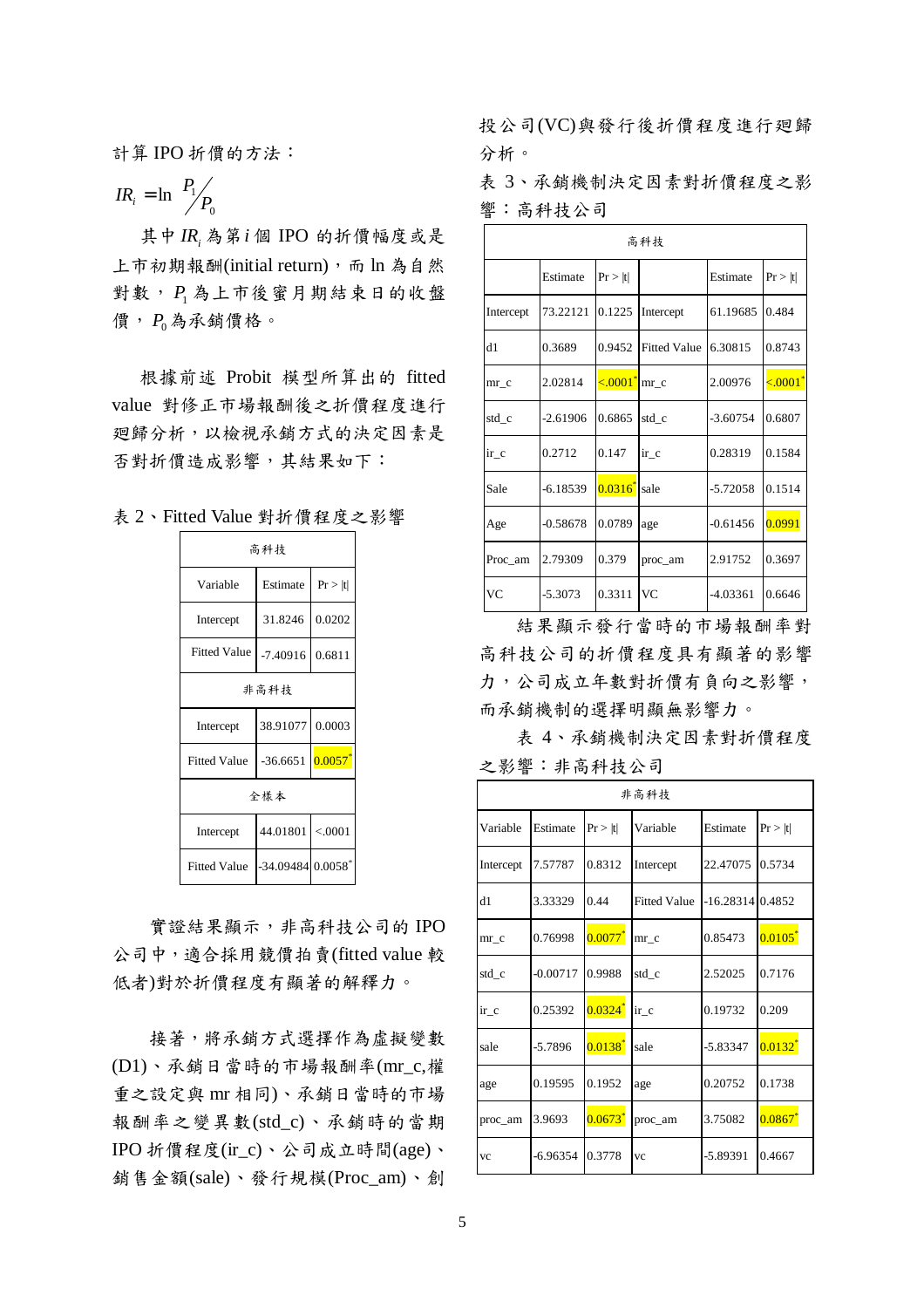非高科技公司也是有同結果,發行當 時市場報酬率也影響了日後的折價程 度。公司銷售金額對折價有負向之影響, 發行規模越大則折價程度越大,而承銷機 制的選擇亦顯示無影響力。

四、計畫成果自評

 承銷機制影響發行後期初報酬之現 象廣見於過去的實證文獻中,然而這些文 獻都建立於發行公司或承銷商在進行選 擇承銷方式是「最適」的假設上,因此在 探討影響承銷方式選擇的因素時,會有偏 誤的結果。

 本研究加入發行前影響承銷方式選 擇之相關因素,以探討對折價程度是承 銷,結果發現當時市場情況為主要因素。 本研究的重點在於研究方法的創新,可以 彌補與釐清過去文獻中偏誤的結果。